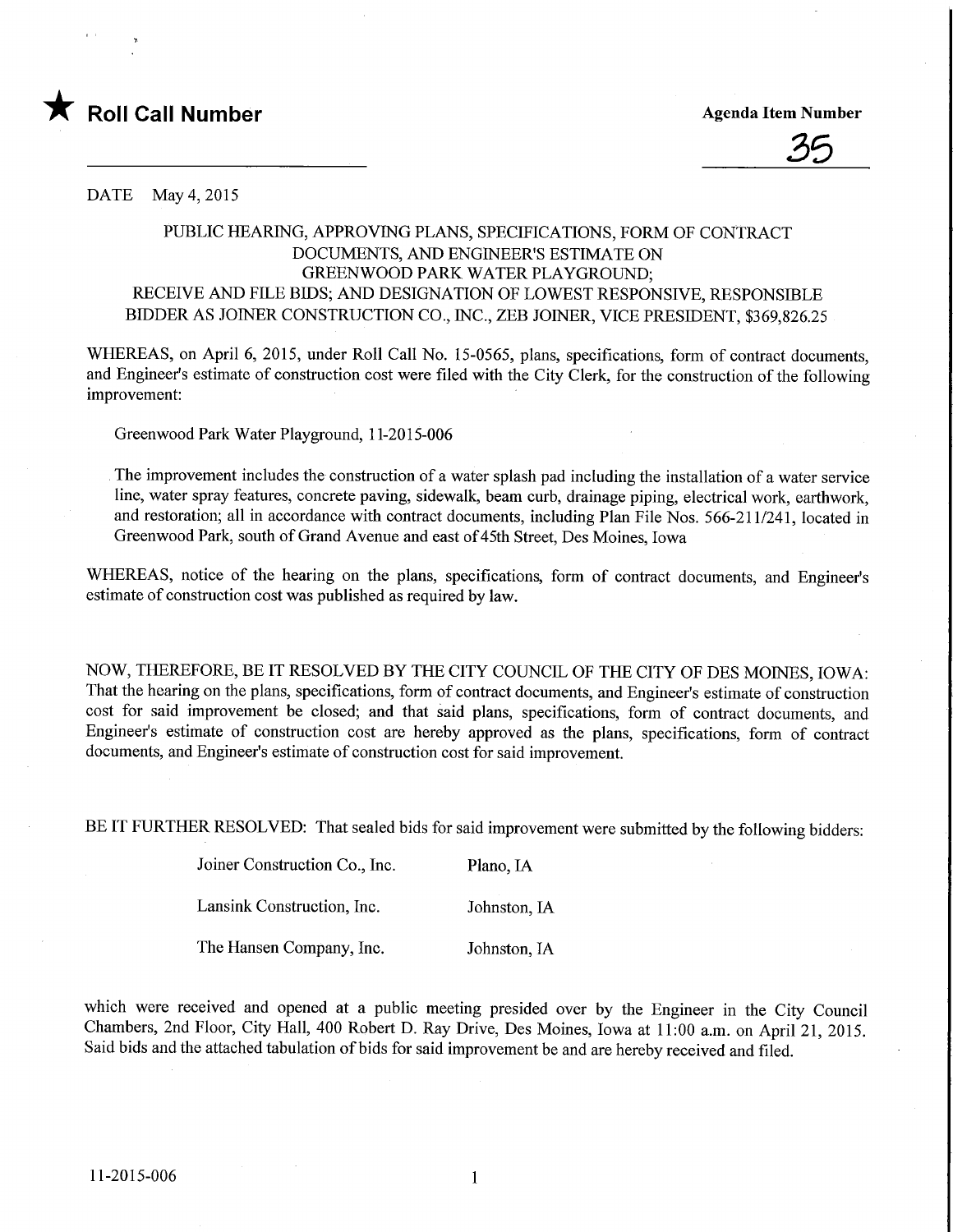



DATE May 4,2015

BE IT FURTHER RESOLVED: That the Des Moines City Engineer, as the Engineer, has determined that the lowest responsive, responsible bid for the construction of said improvement was submitted by Joiner Construction Co., Inc., Zeb Joiner, Vice President, 11996 490th Street, Piano, IA, 52581 in the amount of \$369,826.25, and said bid be and the same is hereby accepted.

BE IT FURTHER RESOLVED: That the bid security of the unsuccessful bidders be and is hereby authorized and directed to be returned.

BE IT FURTHER RESOLVED: That the Engineer is hereby directed to secure execution by the lowest responsible, responsive Bidder and its surety of the contract documents in the form heretofore approved by this Council; that the Engineer is directed to thereafter present said contract documents to this Council for approval and authorization to the Mayor to sign; and that no contract shall be deemed to exist between the City of Des Moines and said Bidder until said contract has been executed by the Bidder, and shall have been approved by this Council and executed by the Mayor and attested to by the City Clerk.

BE IT FURTHER RESOLVED: That the City Council hereby authorizes the necessary road closures for the Project.

(City Council Communication Number  $\sqrt{5.33}$  attached.)

Moved by

to adopt.

FORM APPROVED:

Kathleen Vanderpool Deputy City Attorney

FUNDS AVAILABLE

O Ritha

Daniel E. Ritter Des Moines Finance Director

Funding Source: 2015-2016 CIP, Page Park - 17, Wading Pool Improvements, PK034, Being: \$330,000 contribution from the Daniel and Mary Kelly Family Foundation, and the remaining \$39,826.25 from PK034, G.O. Bonds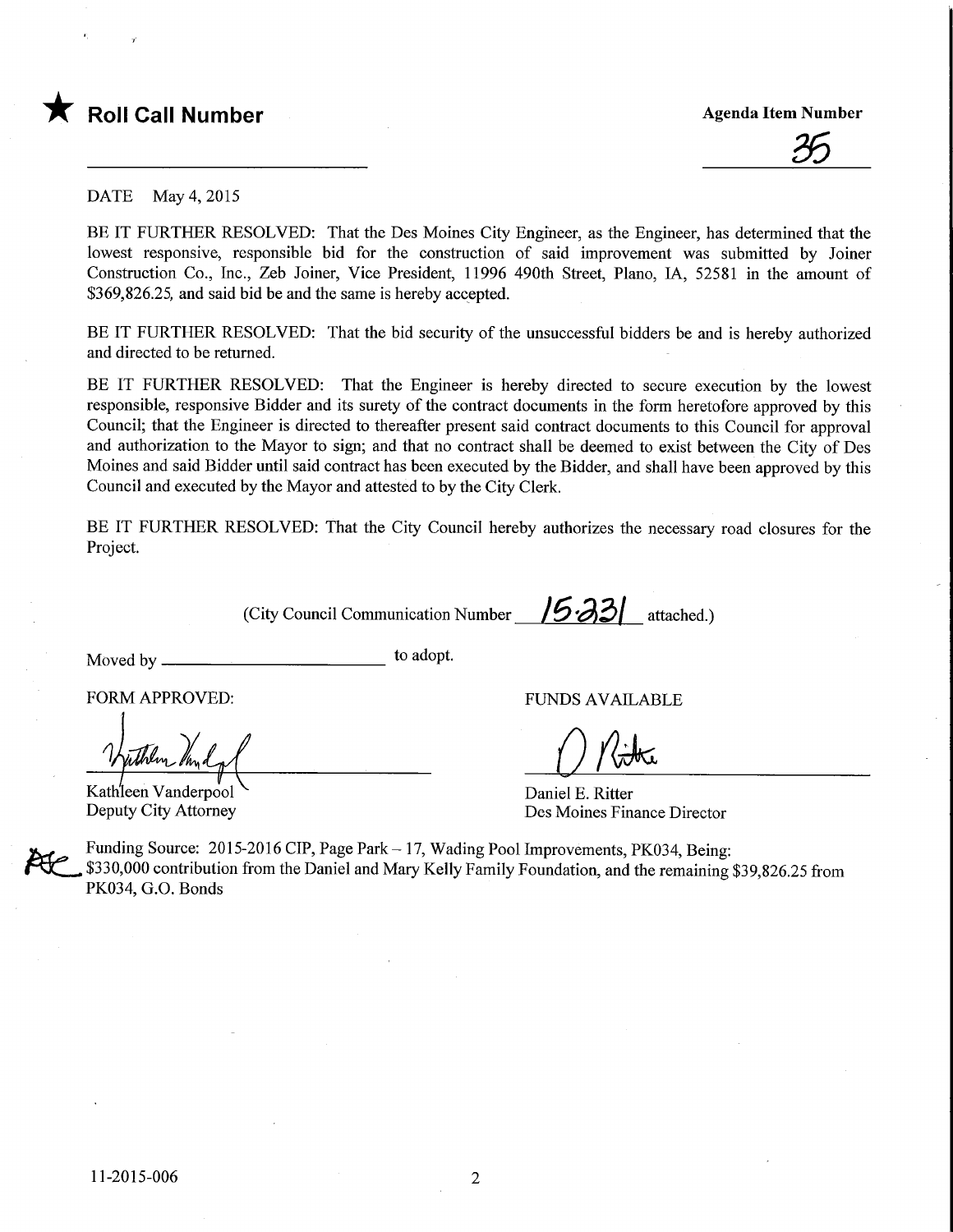



DATE May 4,2015

| <b>COUNCIL ACTION</b> | <b>YEAS</b>     | <b>NAYS</b> | <b>PASS</b> | <b>ABSENT</b> | I, Diane Rauh, City Clerk of said City Council, hereby     |  |  |  |  |  |
|-----------------------|-----------------|-------------|-------------|---------------|------------------------------------------------------------|--|--|--|--|--|
| <b>COWNIE</b>         |                 |             |             |               | certify that at a meeting of the City Council, held on the |  |  |  |  |  |
| <b>COLEMAN</b>        |                 |             |             |               | above date, among other proceedings the above was          |  |  |  |  |  |
| <b>GATTO</b>          |                 |             |             |               | adopted.                                                   |  |  |  |  |  |
| <b>GRAY</b>           |                 |             |             |               |                                                            |  |  |  |  |  |
| <b>HENSLEY</b>        |                 |             |             |               | IN WITNESS WHEREOF, I have hereunto set my hand            |  |  |  |  |  |
| <b>MAHAFFEY</b>       |                 |             |             |               | and affixed my seal the day and year first above written.  |  |  |  |  |  |
| <b>MOORE</b>          |                 |             |             |               |                                                            |  |  |  |  |  |
| <b>TOTAL</b>          |                 |             |             |               |                                                            |  |  |  |  |  |
| <b>MOTION CARRIED</b> | <b>APPROVED</b> |             |             |               |                                                            |  |  |  |  |  |
|                       |                 |             |             |               |                                                            |  |  |  |  |  |
|                       |                 |             |             |               |                                                            |  |  |  |  |  |
|                       |                 |             |             |               |                                                            |  |  |  |  |  |
|                       |                 |             |             | Mayor         |                                                            |  |  |  |  |  |
|                       |                 |             |             |               | City Clerk                                                 |  |  |  |  |  |
|                       |                 |             |             |               |                                                            |  |  |  |  |  |